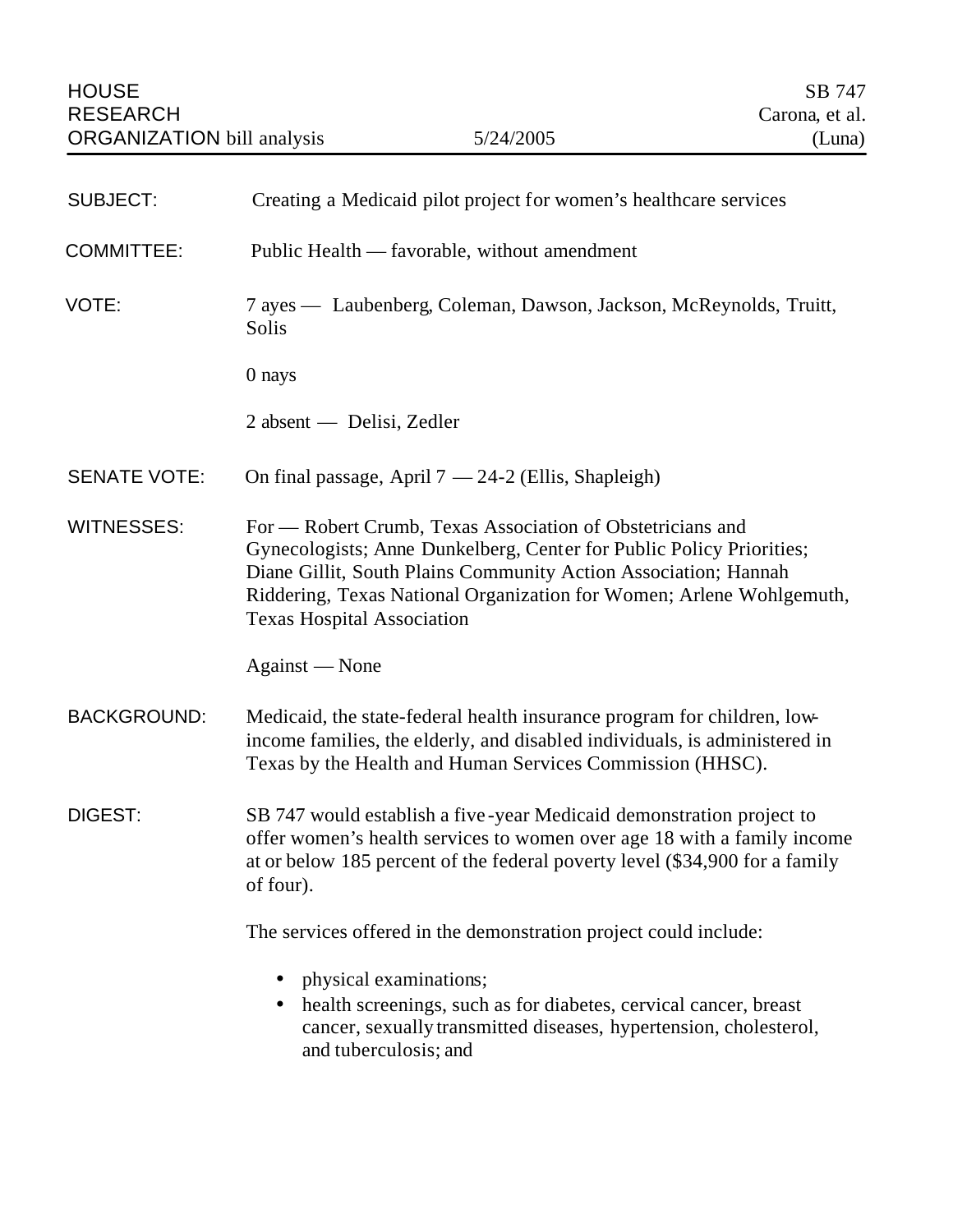## SB 747 House Research Organization page 2

• contraceptive counseling and contraceptives, except for emergency contraception.

A recipient also would receive information about sources of funding for treatment and referral to appropriate providers that do not perform or promote elective abortions.

To participate, a woman or a member of her family would have to be eligible for Medicaid, cash assistance through Temporary Assistance for Needy Families (TANF), food stamps, the Women, Infants and Children (WIC) program, or another program with comparable income limitations. HHSC would establish point-of-service eligibility determination as long as the cost did not exceed 10 percent of the cost of the actual service.

HHSC would have to report to the Legislature on the progress of the demonstration project by December 1 of each even-numbered year. The project would begin by September 1, 2006, and expire September 1, 2011. If a waiver or other federal authorization were required, HHSC would be directed to obtain it.

The bill would take immediate effect if finally passed by a two-thirds record vote of the membership of each house. Otherwise, it would take effect September 1, 2005.

**SUPPORTERS** SAY: SB 747 would establish a demonstration project to help deliver critical health services to women in a way that was appropriate for the state. It would provide health screening and well-woman services as well as family planning. These services would improve the overall health of low-income women, prevent unwanted pregnancies, and help make pregnancies healthier for low income women. It also would prevent the spread of sexually transmitted diseases and severity of certain diseases, such as breast and cervical cancers.

> The project would give Texas more services for the same amount of funding. The federal government would provide a nine-to-one match for this program, a far better match rate than Texas could receive through Medicaid or straight general revenue. Other states have similar waiver programs in place, including California, Florida, and New York. Texas should take advantage of the better match rate the federal government would provide.

The women who would be eligible for these services likely have